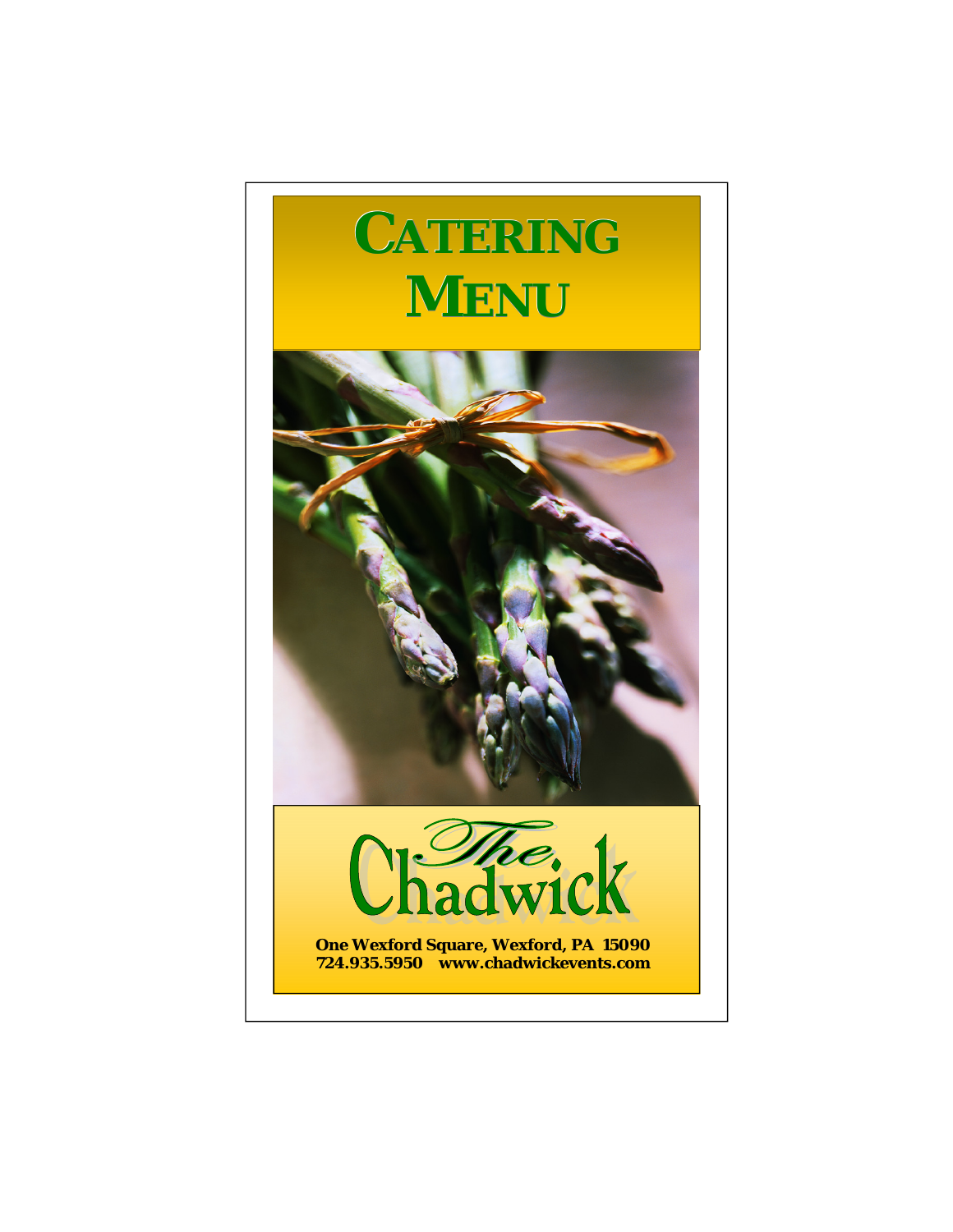Catering Menu



The Chadwick has offered Off Premise Catering for over 10 years.

We provide catering services for all types and sizes of functions.

Because all events are different, we customize all our catering services.

Let us customize a menu for your next function!



Table of Contents

Platters & Trays

Hors d'Oeuvre and Hors d'Oeuvre Stations

Classic Foods for Lunch or Dinner

Custom Culinary Creations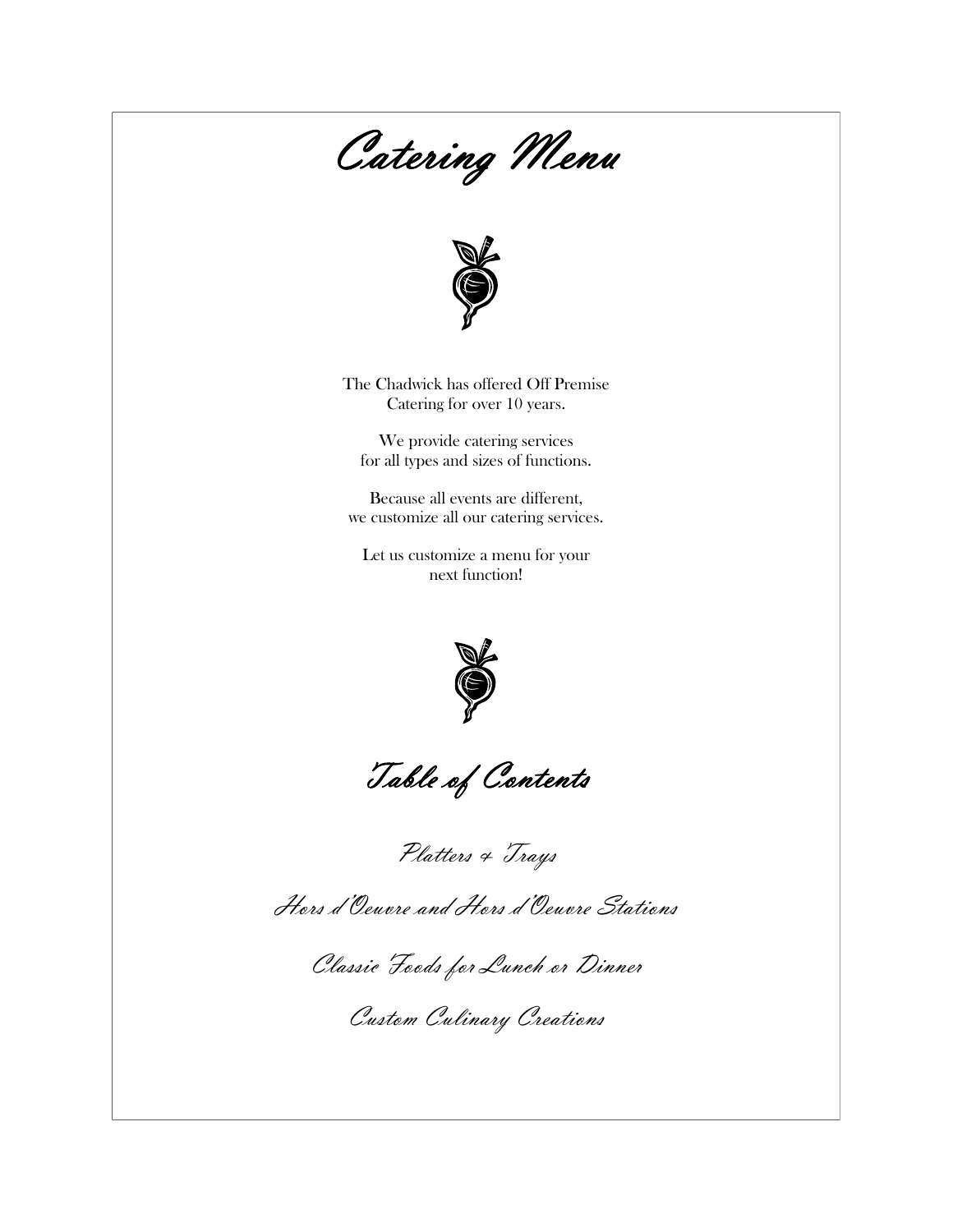Party Trays

All Trays are served on High Quality Black Disposable Serving Trays

# Fruit Tray

Fresh sliced Honeydew, Cantaloupe, and Pineapple along with Strawberries and Grapes. Served with a Raspberry Yogurt Fruit Dip *Serves 25-30 guests* \$ 55.00 (Seasonal)

### Vegetable Tray

Fresh Cut Carrots, Celery, Cauliflower, Broccoli, Cucumber along with Grape Tomatoes. Served with Creamy Ranch Vegetable Dip Serves 25-30 guests \$ 49.00

## Cheese Tray

Chunks of Cheddar, CoJack and Pepper Jack Cheeses served with Honey Mustard Dipping Sauce and Crackers. Serves 25-30 guests \$ 69.00

## Gourmet Cheese Tray

Wedges of Cheeses that guests slice themselves. Danish Bleu Van Gough Aged Cheddar and Fontina Cheese. Served with Sundried Cherries, Spiced Walnuts, Honey Mustard Sauce and Baquette Rounds. Serves 25-30 guests \$ 109.00

## Fruit and Cheese Tray

A combination of both trays. Served with Honey Mustard and Raspberry Yogurt Dipping Sauces and Crackers. Serves 25-30 guests \$ 65.00

### Cocktail Shrimp Platter

Large Cocktail Shrimp served with Cocktail Sauce and garnished with Lemon Wedges (60 pcs) Market Price

## Smoked Salmon Platter

Smoked Norwegian Salmon Side served with Capers, Diced Egg and Dark Bread Serves 25-30 guests \$ 99.00

## Antipasto Tray

Thinly sliced Proscuitto, and Pepperoni with Fresh Mozzarella Kalamata Olives, Pepperoni, Artichoke Hearts, and Roasted Red Pepper. Served with Rustic Bread Slices and Whole Grain Mustard Serves 25-30 guests \$ 75.00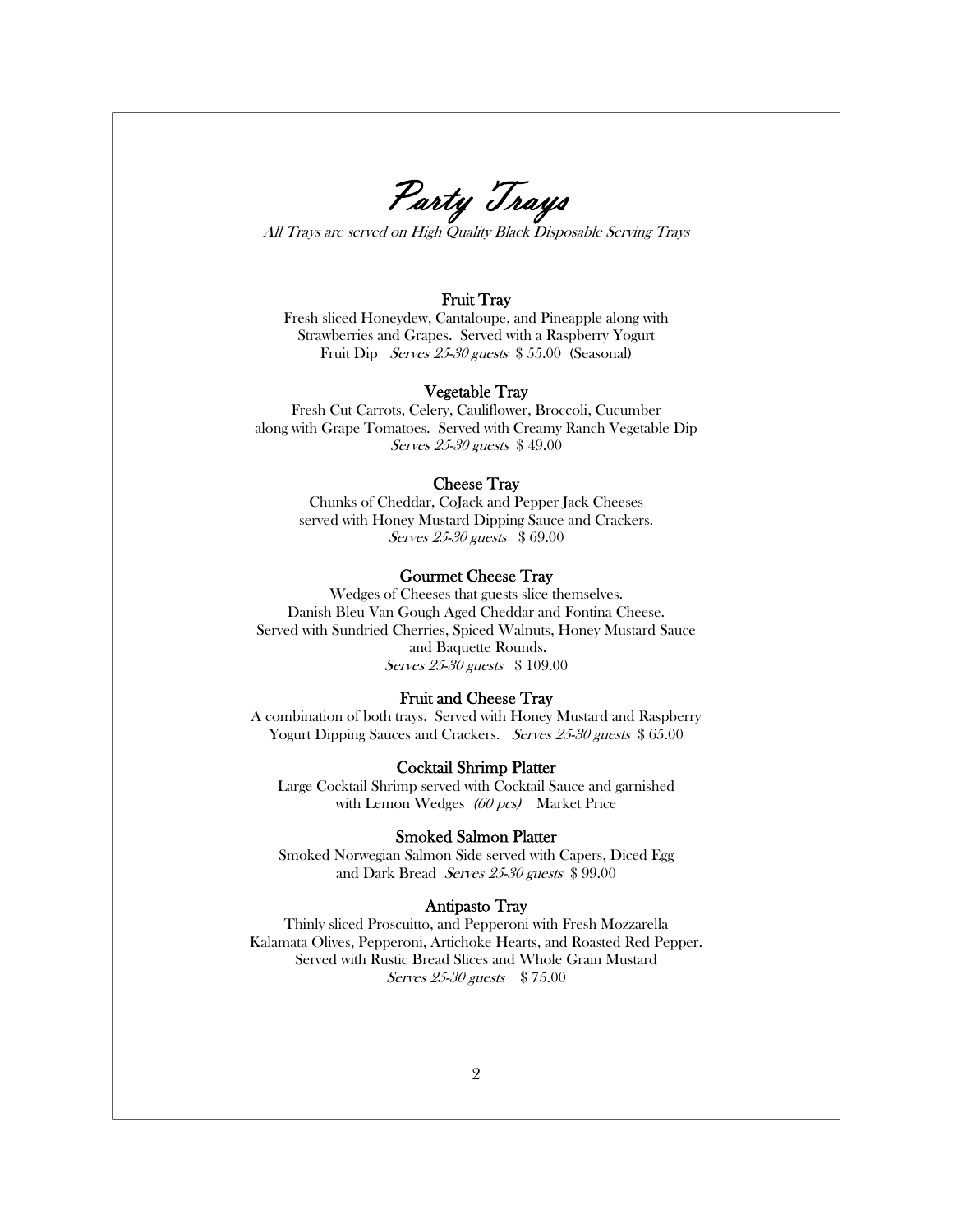Party Trays

All Trays are served on High Quality Black Disposable Serving Trays

## Sliced London Broil and Roast Breast of Turkey

Thinly sliced and chilled. Served with Sun Dried Tomato Mayonnaise Serves 25-30 guests \$ 120.00

## Sliced Beef Tenderloin & Herb Crusted Pork loin

Thinly sliced and chilled. Served with Rosemary Aioli. Serves 25-30 guests \$ 160.00

## Deli Tray

Sliced Roast Top Round of Beef, Roasted Turkey Breast and Tavern Ham served with Mayonnaise. Serves 25-30 guests \$ 75.00

#### Deli Platter

Three Meats as above along with a Tray of American & Swiss Cheese, Lettuce, Tomato and Fresh Baked Rolls. Serves 25-30 guests \$125.00

# Old Fashioned Cookie Tray

Chocolate Chip, Peanut Butter, M&M & Snicker Doodles Serves 18-25 guests \$ 36.00 Serves 25-30 guests \$ 50.00

#### Specialty Cookie Tray

Delicate Cookies assortment of filled cookies, Tassies and Lady Locks. Serves 18-25 guests \$ 40.00 Serves 25-30 guests \$ 55.00

# Brownie or Apple Crisp Tray

Dark Fudge Iced Chocolate Brownies or Apple Crisp Bar with Walnuts. Serves 18-25 guests \$42.00 Serves 25-30 guests \$58.00

# Gourmet Brownie Assortment Tray

Double Chocolate, Cappuccino, Irish Cream and Peanut Butter Serves 18-25 guests \$ 50.00 Serves 25-30 guests \$ 65.00

#### Petite Pastries

Delicate Pastries such as Petit Fours, Crème Puffs, Miniature Éclairs, Chocolate Mousse Cups. Serves 18-25 guests \$ 75.00 Serves 25-30 guests \$ 105.00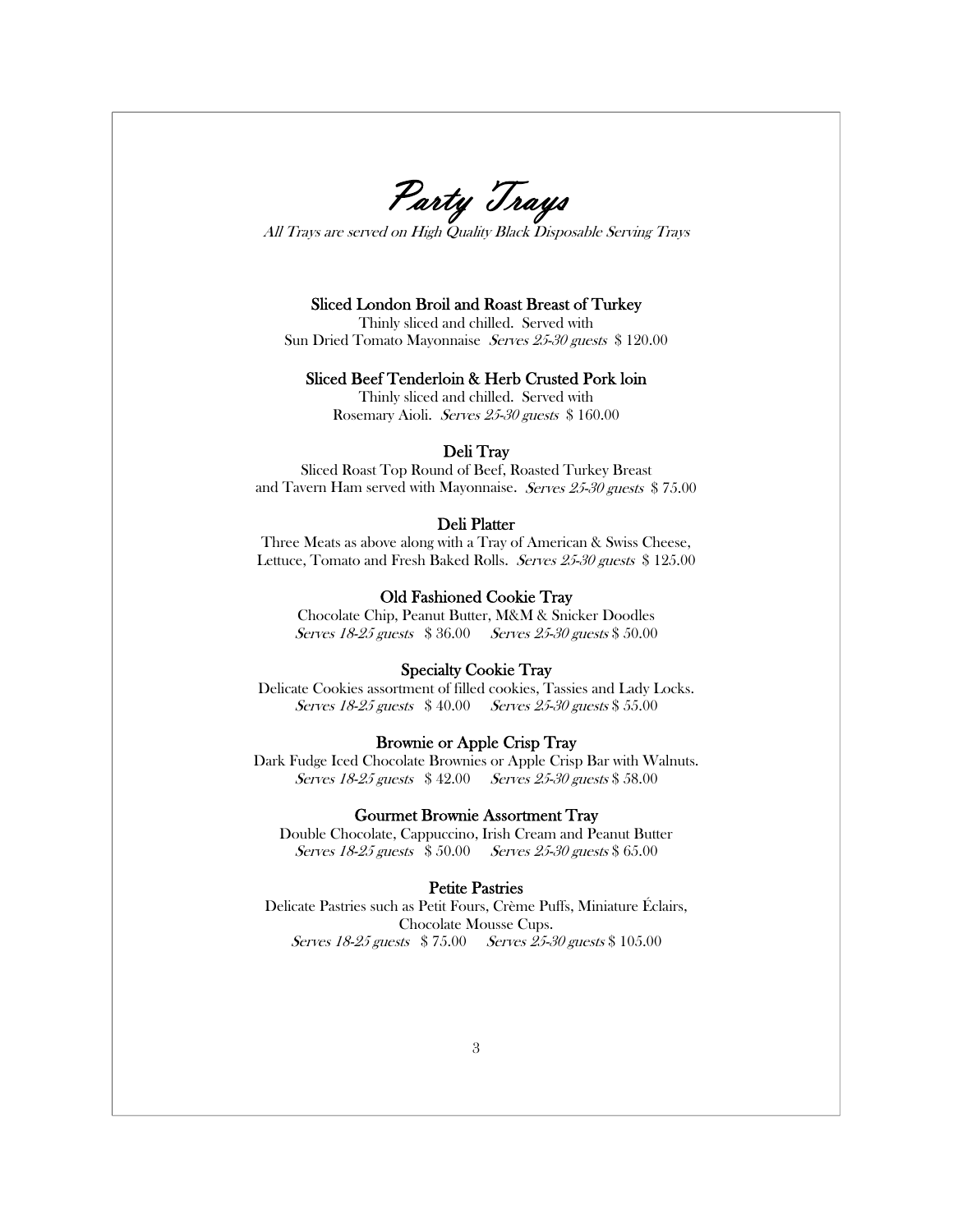Hot Hors d'Oeuvre

|                                           | $50$ pcs | $100$ pcs |
|-------------------------------------------|----------|-----------|
| Miniature Crab Cakes                      | 75.00    | 150.00    |
| Crab Spring Roll                          | 62.50    | 125.00    |
| <b>BBQ</b> Shrimp wrapped in Bacon        | 92.50    | 185.00    |
| Chicken Quesadilla Cornucopia             | 75.00    | 150.00    |
| Shrimp Romano                             | 87.50    | 175.00    |
| Hawaiian Shrimp, Pineapple & Red          | 87.50    | 175.00    |
| <b>Pepper Skewers</b>                     |          |           |
| Coconut Shrimp                            | 87.50    | 175.00    |
| <b>Oriental Pork filled Pot Stickers</b>  | 67.50    | 135.00    |
| Danish Meatballs                          | 37.50    | 75.00     |
| Mediterranean Tart                        | 75.00    | 150.00    |
| <b>BBQ Sesame Glazed Cocktail Sausage</b> | 37.50    | 75.00     |
| <b>Buffalo Wings</b>                      | 47.50    | 95.00     |
| <b>Dilled Cheese Puff</b>                 | 62.50    | 125.00    |
| Asparagus wrapped in Phyllo               | 75.50    | 150.00    |
| Shrimp Puff                               | 62.50    | 125.00    |
| Sun Dried Tomato Phyllo                   | 62.50    | 125.00    |
| Chicken Cashew Spring Roll                | 75.00    | 150.00    |
| Sausage Stuffed Mushrooms                 | 87.50    | 175.00    |
| Spanakopita-Spinach & Feta in Phyllo      | 62.50    | 125.00    |
| Artichokes Romano                         | 47.50    | 95.00     |
| <b>Baby Vegetable Egg Rolls</b>           | 57.50    | 115.00    |
| Miniature Quiche, assorted fillings       | 62.50    | 125.00    |
| <b>Breaded Mushrooms</b>                  | 37.50    | 75.00     |
| Miniature Chicago Style Pizzas            | 75.00    | 150.00    |
| Chicken Fingers Romano                    | 67.50    | 135.00    |
| <b>Broccoli and Cheddar Bite</b>          | 37.50    | 75.00     |
| Scallops with Bacon                       | 75.00    | 150.00    |
| Cocktail Franks in Pastry                 | 57.50    | 115.00    |
| Mini Potato Latkes with Sour Cream        | 42.50    | 85.00     |
| Chicken Habachi Skewer                    | 87.50    | 175.00    |
| Seafood Bundle                            | 75.00    | 150.00    |
| Beef and Peppers Skewers                  | 92.50    | 185.00    |
| Miniature Reuben in Puff Pastry           | 62.50    | 125.00    |
| Mushroom Tart                             | 75.00    | 150.00    |
| Lobster Phyllo Roll                       | 75.00    | 150.00    |

All Hors d'Oeuvre are in Disposable Aluminum Pans— Serving Chaffers are available at an additional charge.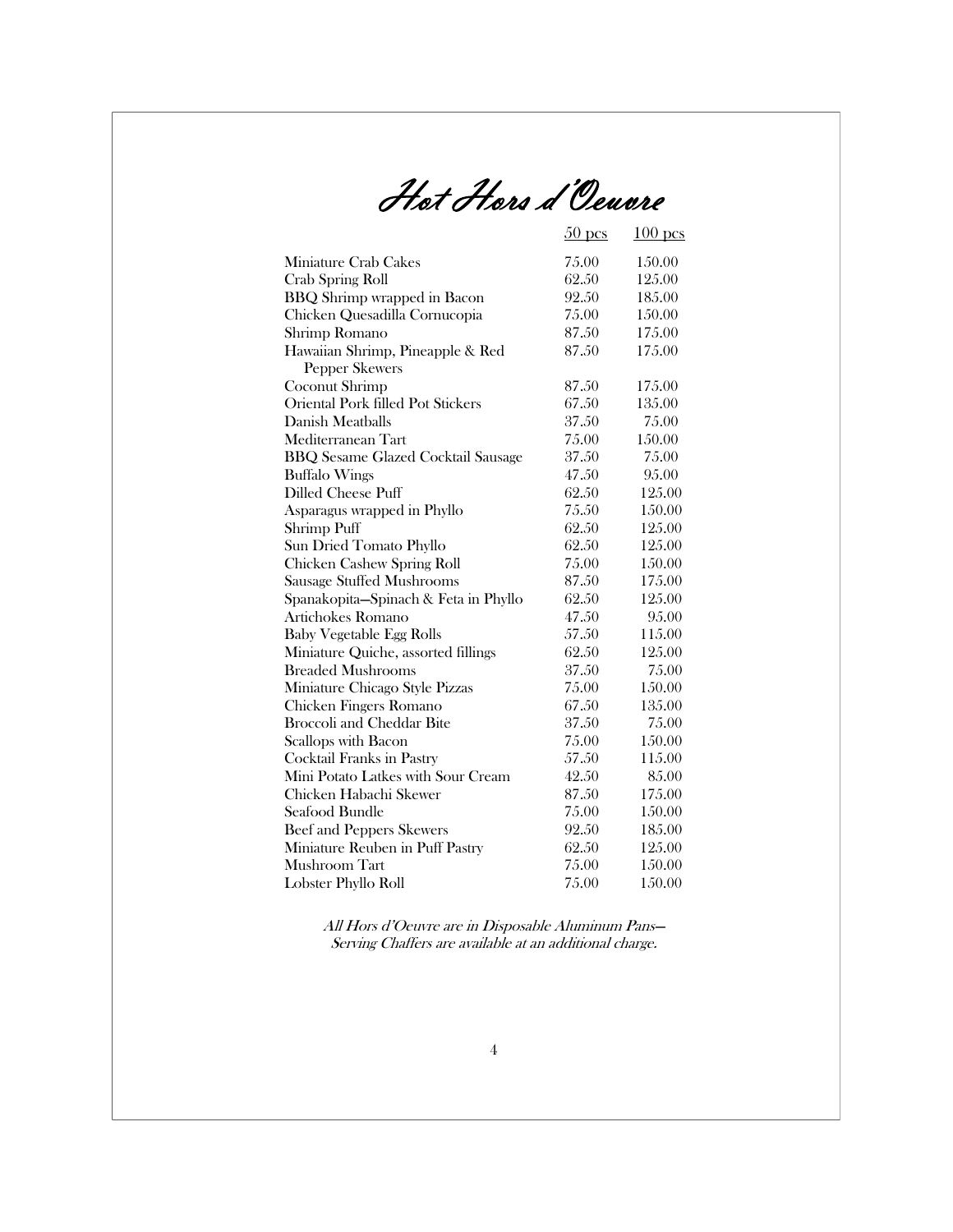

|                                        | $50$ pcs | <b>DCS</b> |
|----------------------------------------|----------|------------|
| Fresh Fruit Skewers (Seasonal)         | 57.50    | 115.00     |
| Pepperoni Cornucopias                  | 57.50    | 115.00     |
| Sausage and Cheese Skewers             | 62.50    | 125.00     |
| Croustade with Baby Shrimp             | 47.50    | 9.5.00     |
| Chicken & Sundried Tomato Toast        | 62.50    | 125.00     |
| Artichoke Bruschetta Toast             | 57.50    | 115.00     |
| Melon wrapped in Proscuitto (Seasonal) | 67.50    | 135.00     |
| Cucumber with Crabmeat Hoezel          | 7.5.00   | 1.50,00    |
| Sno Pea and Shrimp Skewer              | 7.5.00   | 1.50,00    |
| Portabello Satay                       | 47.50    | 9.5.00     |
| Stuffed Deviled Egg                    | 47.50    | 9.5,00     |
| Marinated Tomato Skewers with          | 47.50    | 9.5,00     |
| Fresh Mozzarella & Basil               |          |            |

Hors d'Oeuvre Station

Available with full Service Catering only Includes disposable plates and napkins Minimum of 35 guests

# Crudite, Cheese and Fruit Display

A beautiful display of Fresh Garden Vegetables, Fresh, Sliced Melons and Domestic and Imported Cheeses, Served with Dipping Sauces and Crackers—\$ 4.95 per person

## Antipasto Table

Jumbo Olives, Pepperocini, Artichoke Hearts, Marinated Vegetables, Cheeses and a variety of Cured Meats. All Displayed Old World Style with Market Baskets. Served with Crusty Rolls and Whole Grain Mustard. \$ 6.95 per person

# Dipping Bar

A nibbler's delight. Crab Dip, Spinach and Artichoke Dip and Bruschetta—all served with an assortment of fresh cut Vegetables, Foccacia Squares and Baguette Rounds. Artfully arranged. \$ 5.95 per person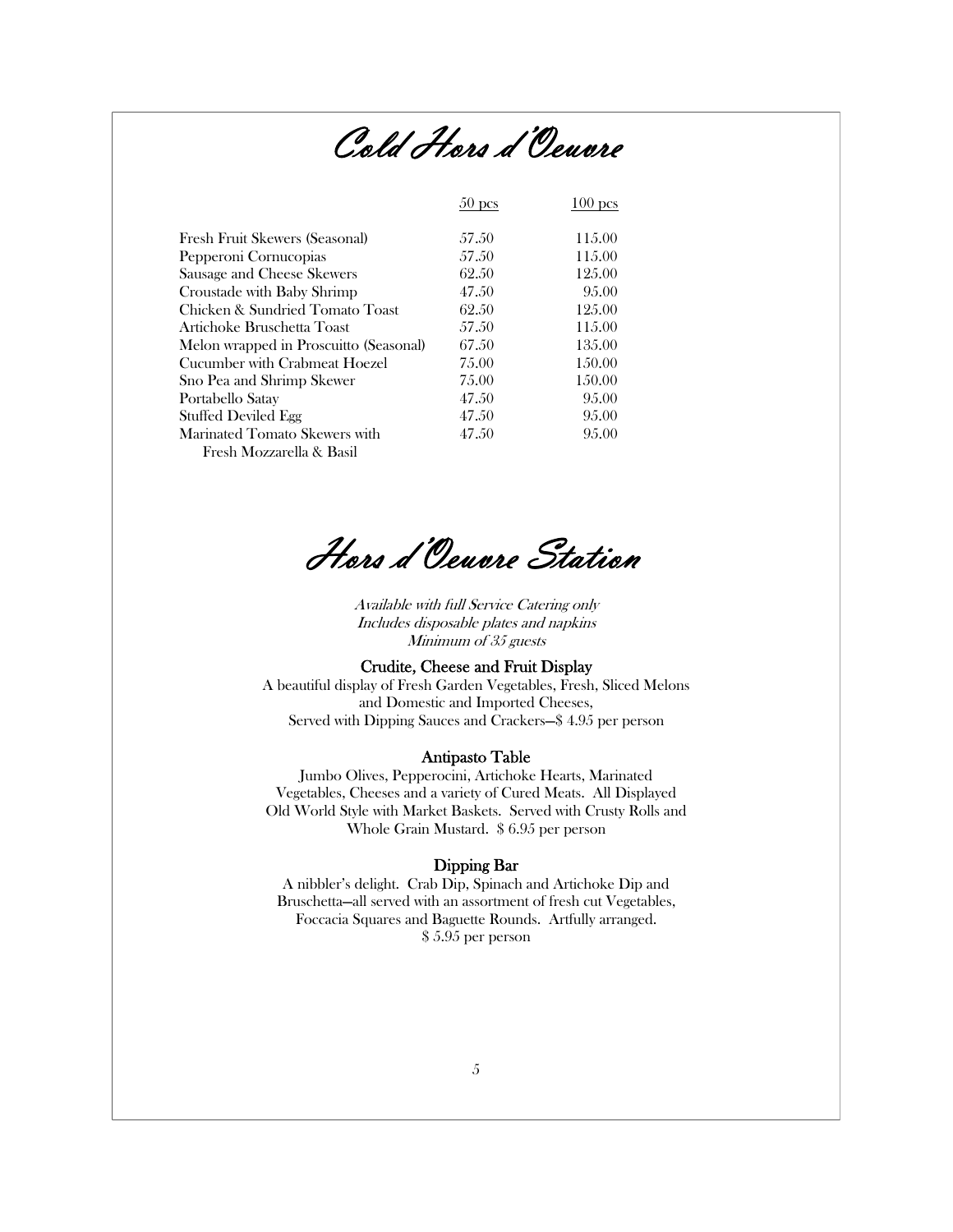Chef Manned Stations

Minimum of 50 guests—service for 1 1/2 hour Hors d'Oeuvre portioning used. Disposable Plates, Napkins and Utensils included. A \$ 125.00 chef and equipment charge is added to each station

#### Pasta Station

Chef Manned Station serving Penne, Tortellini and Angel Hair, Tossed with Parmesan Cream, Marinara or Pesto Garlic Oil Offered with toppings of: Mushrooms, sliced Black Olives, Bacon, Diced Tomatoes, Pine Nuts and Grated Parmesan Cheese. Served with Crusty Italian Rolls. \$ 5.95 per person

### Oriental Station

Chef Manned Station serving choice of two: Chicken, Beef or Shrimp, stir fried with Oriental Vegetables in a Wok and served with Steamed Rice and Soy Sauce. Beef and Chicken \$ 6.95 per person. Shrimp with Beef or Chicken \$ 7.95 per person

# Sautee Station

Chef Manned Station serving sautéed Shrimp and Scallops with Garlic Butter and served with Penne Pasta or Long Grain Rice. \$ 9.95 per person

## Carving Station

A carving board of your choice of one of the following: Honey Glazed Ham, Peppered Tenderloin of Beef (add \$ 4.00 per person) Applewood Smoked Turkey Breast, Top Round of Beef, or Pommery Crusted Pork Loin. Carved by our Chef and served on a variety of Petite Rolls with complimentary Sauces. \$ 6.95 per person

## Grill Station

The sizzle of the grill is so enticing. Choice of two: Chicken, Beef or Shrimp Brochettes with Mushrooms and Onions. Served with Steamed White Rice and Seasonal Vegetables. Chicken and Beef \$ 6.95 per person, Shrimp with Chicken or Beef \$ 7.95 per person

## Garden Station

Classic Caesar Salad tossed table side, Green Bean Feta Salad, and Tossed Greens with Tomatoes, Cucumbers and Red Onions with an assortment of Dressings. Served with fresh baked Rolls. \$ 4.95 per person \$ 3.95 per person (non Chef Manned)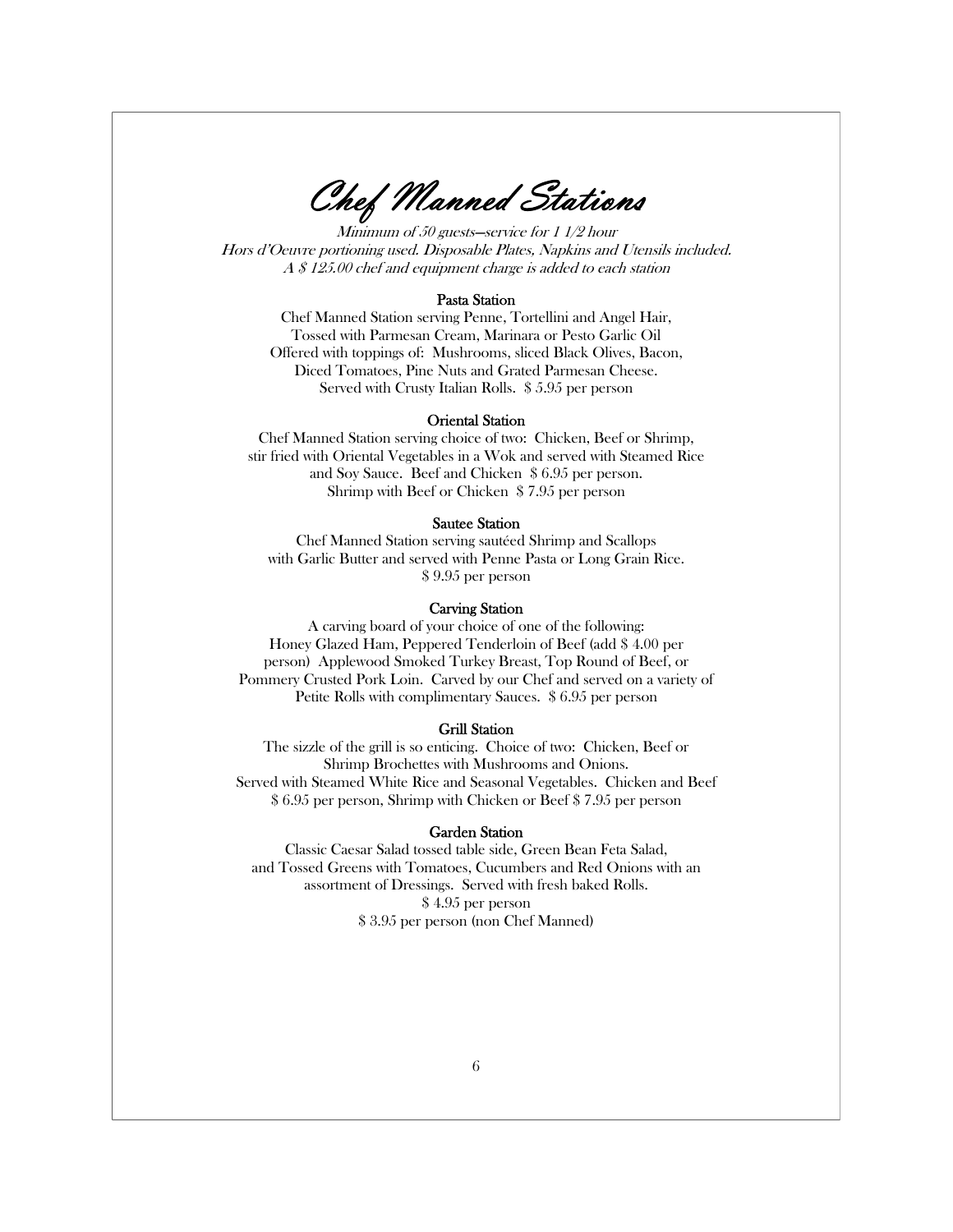Chadwick Buffet Selections

Minimum of 20 Guests

#### Salads

Mushroom, Tomato, Artichoke Salad Balsamic Tomato Salad Fresh Fruit Salad (Seasonal) Pasta Caprese Salad Tossed Mixed Green Salad Broccoli Salad Green Bean Feta Salad

#### Entrees

Foccacia Chicken Chicken Romano Parmesan Pesto Crusted Chicken Chicken with Julienne Vegetables London Broil, Natural Sauce Sliced Roast Beef, Wild Mushroom jus lie Roasted Pork Loin, Hunter Sauce Seafood Newburg, served with Rice Cod New England Tilapia Bruschetta Sole Florentine Vegetable Lasagna

# Vegetables

Honey Glazed Baby Carrots Green Beans & Julienne Carrots

Medley of Seasonal Vegetables Broccoli, Cauliflower & Red Pepper Green Beans, Lemon and Parsley Broccoli Florets with Almond Butter

# Starch

Rice Pilaf with Red Pepper and Scallions Au Gratin Potatoes Seasoned Baby Yukon Gold Potatoes Parslied Red Potatoes Penne Marinara Garlic Mashed Potatoes

Freshly Baked Dinner Rolls and Butter

#### Price per Guest:

Two Entrees, Two Salads, Three Starch/Vegetable \$ 15.95 - Over 35 guests \$ 14.95 Three Entrees, Two Salads, Three Starch/Vegetable \$ 18.95 - Over 35 guests \$ 16.95

Price includes Disposable Plates, Utensils and Napkins & use of Serving Chaffers

China, Flatware, Linens and Service Staff available—please request a quote Coffee can be purchased by the urn.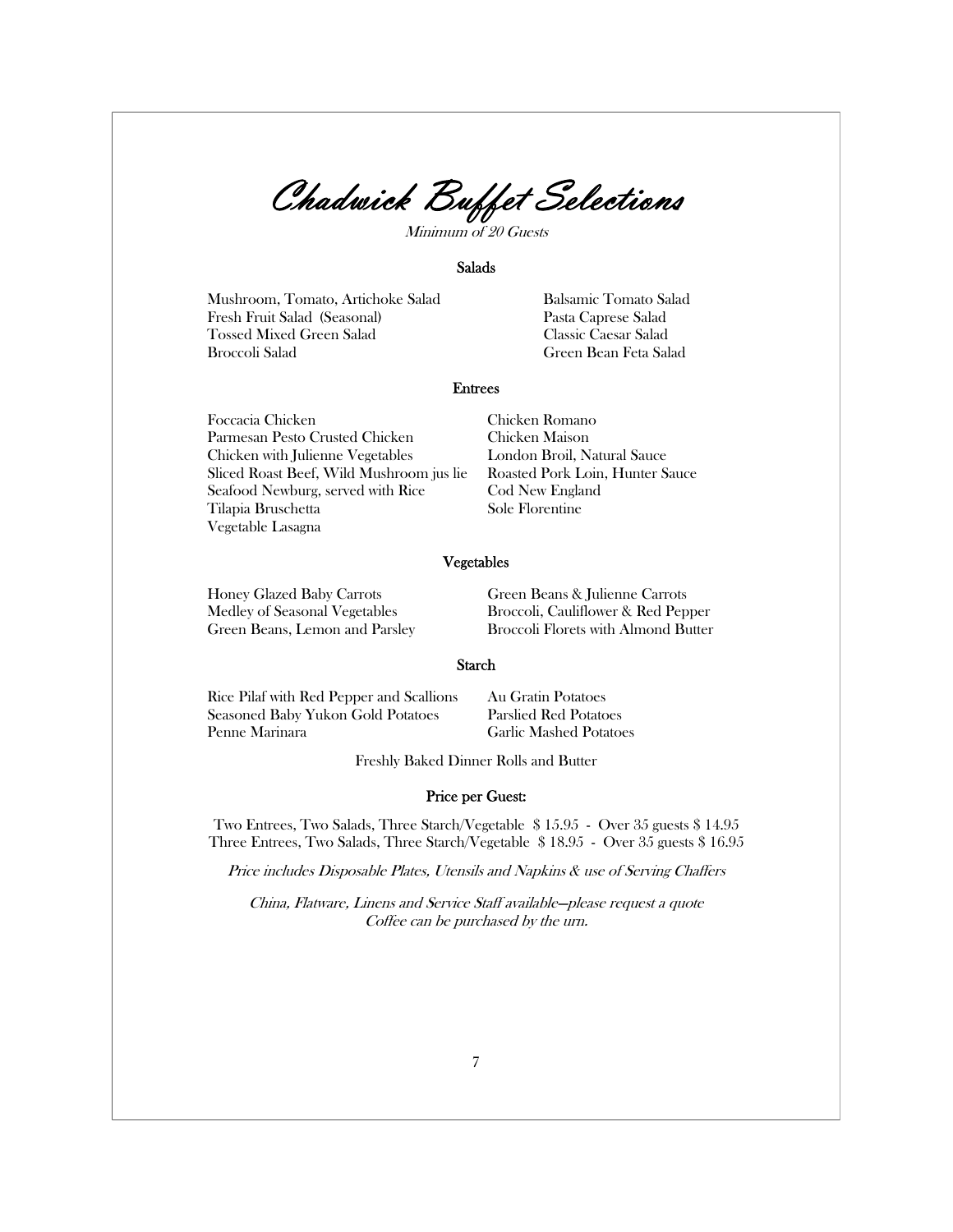Classic Buffet Selections

Minimum of 20 guests

#### Salads

Crisp Cole Slaw Balsamic Tomato Salad<br>Pasta Caprese Salad Fresh Crudites with Dip Tossed Mixed Green Salad

Fresh Crudites with Dip

#### Entrees

Sliced Top Round of Beef, Cod New England Wild Mushroom jus lie Basa Europa Honey Lemon Chicken Breast Chicken Bruschetta Chicken Pasta with Sambuca Sauce Penne Pasta with Fresh Roast Turkey Vegetables & Pesto Cream

Roasted Pork Loin Italian Sausage with Peppers

#### Vegetables

Honey Glazed Baby Carrots Green Beans & Julienne Carrots Medley of Seasonal Vegetables Broccoli, Cauliflower & Red Pepper

#### Starch

Rice Pilaf with Red Pepper and Scallion Au Gratin Potatoes Herb Bread Stuffing Parslied Red Potatoes Penne Marinara Garlic Mashed Potatoes Mashed Sweet Potatoes with Seasoned Baby Yukon Gold Potatoes Brown Sugar and Pecans

Freshly Baked Dinner Rolls and Butter

## Price per Guest:

Two Entrees, Two Salads, Three Starch/Vegetable \$ 13.95 Over 35 guests \$ 12.95 Three Entrees, Two Salads, Three Starch/Vegetable \$ 16.95 Over 35 guests \$15.95

Price includes Disposable Plates, Utensils and Napkins & use of Serving Chaffers China, Flatware, Linens and Service Staff available—please request a quote. Coffee can be purchased by the urn.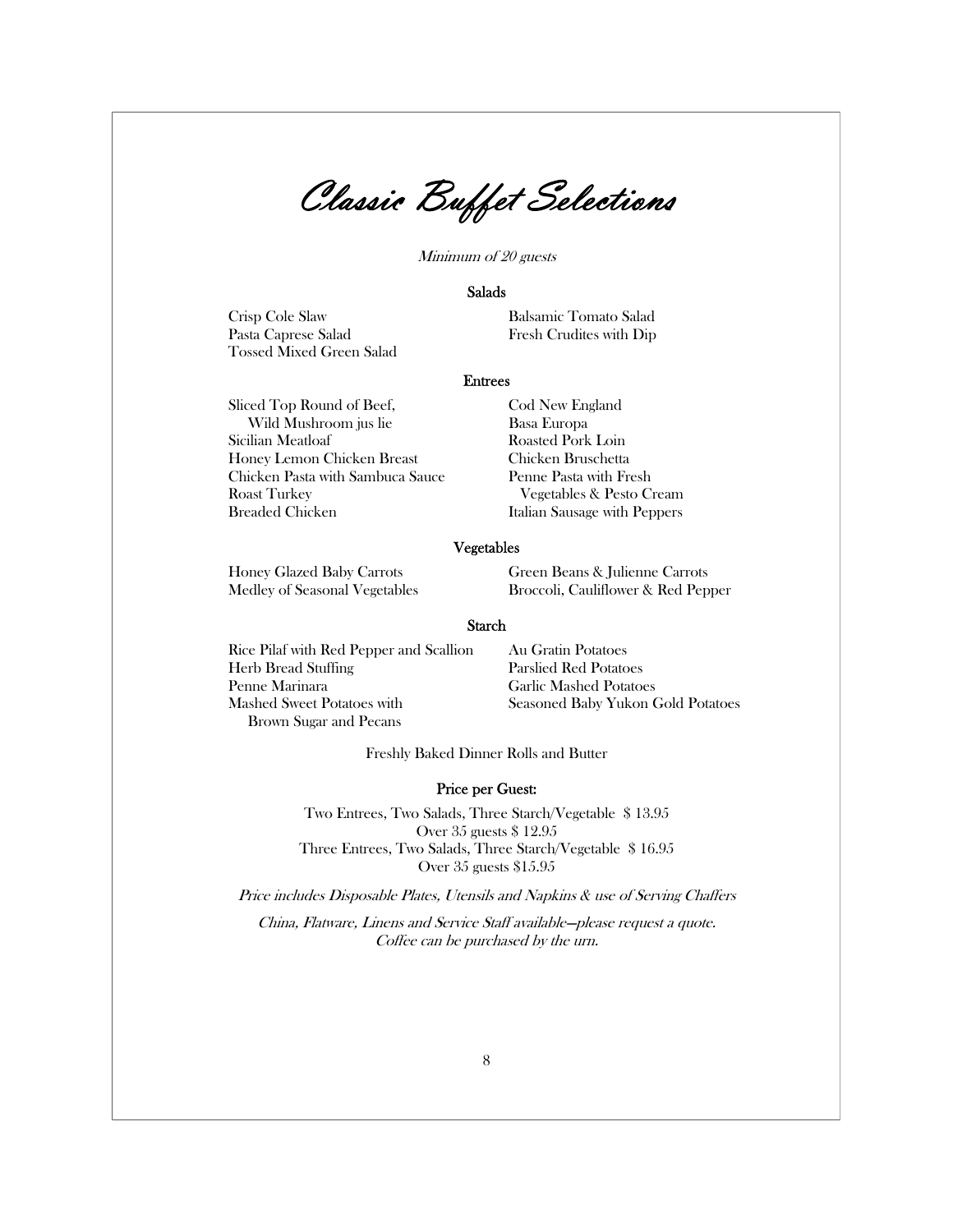Deli Buffet

20 Person Minimum

Choice of Two Salads

 Green Bean Feta Salad Dilled Red Potato Salad Tossed Mixed Green Salad

Fresh Fruit Salad (Seasonal)<br>Pasta Caprese Salad

Sliced Roast Beef Tavern Ham Turkey Breast with Swiss, American and Provolone Cheeses Bread and Rolls and Condiments

> Chocolate Chunk, Raisin Oatmeal & Peanut Butter Cookies

\$ 11.95 per person

Includes Disposable Plates, Utensils and Napkins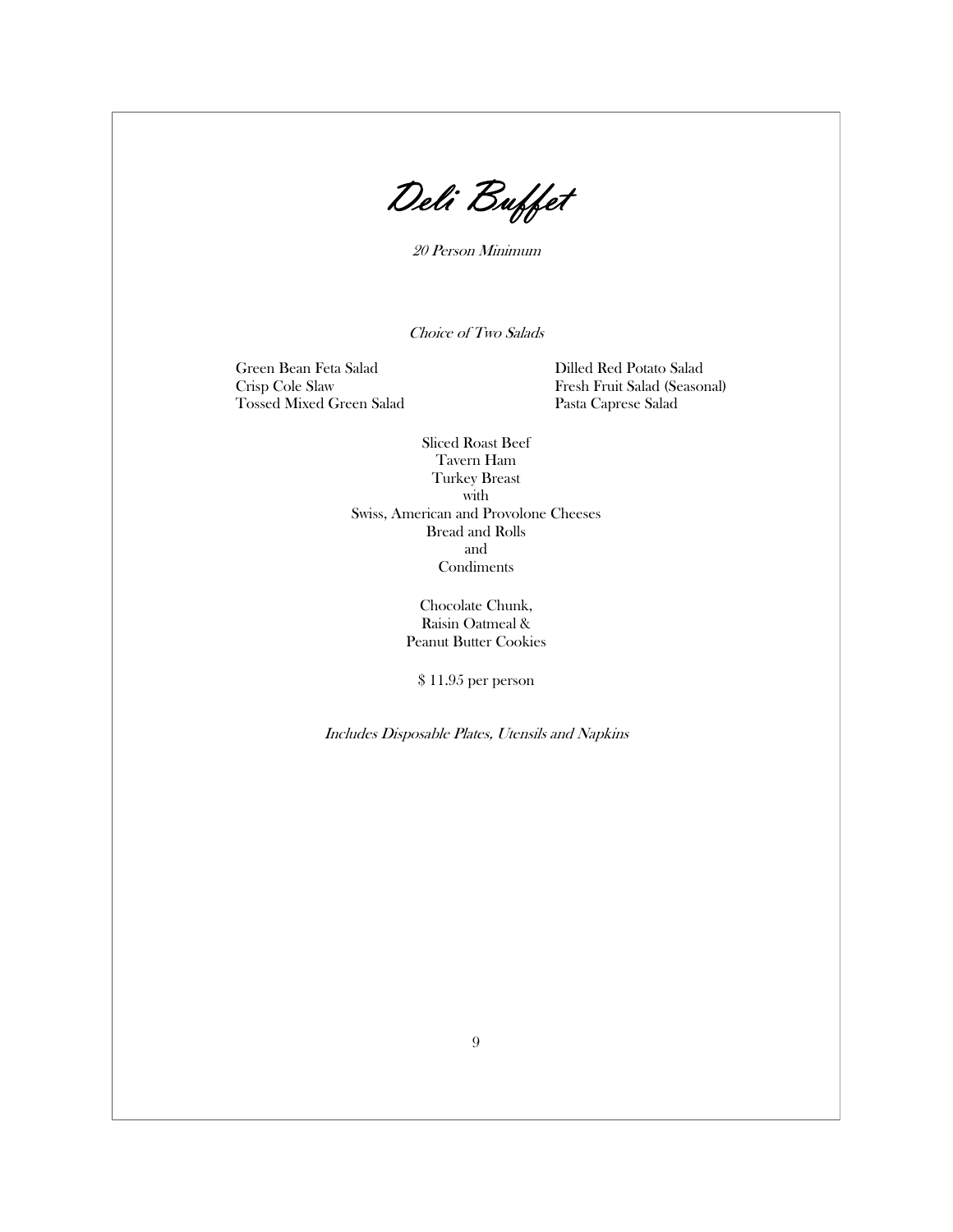Box Lunches

Choice of up to Three Sandwiches, with one Salad and one Dessert for all Lunches. Minimum of 20 guests.

## Sandwiches

Roast Beef on Baquette served with Horseradish Mayonnaise

Turkey & Proscuitto on Foccacia Bread with Rosemary Aioli

Chicken Salad with Almonds on Croissant

Ham and Cheddar Wrap

Turkey Club Wrap

Tuna Salad on Whole Wheat

#### Salads

 Crisp Cole Slaw Dilled Red Potato Salad Broccoli Salad Fresh Fruit Salad (seasonal)<br>Pasta Caprese Salad Balsamic Tomato & Onion Balsamic Tomato & Onion Salad

#### Dessert

Apple Crisp Square Peanut Butter Cookie

Double Fudge Brownie Chocolate Chunk Cookie

Includes Napkin and Utensils

Price per Person: \$ 10.95

Custom Box Lunches are available for 100 or more guests—please inquire

Canned Soda—\$ 1.50 each

Bottled Water—\$ 1.50 each

Bottled Juices—\$ 1.50 each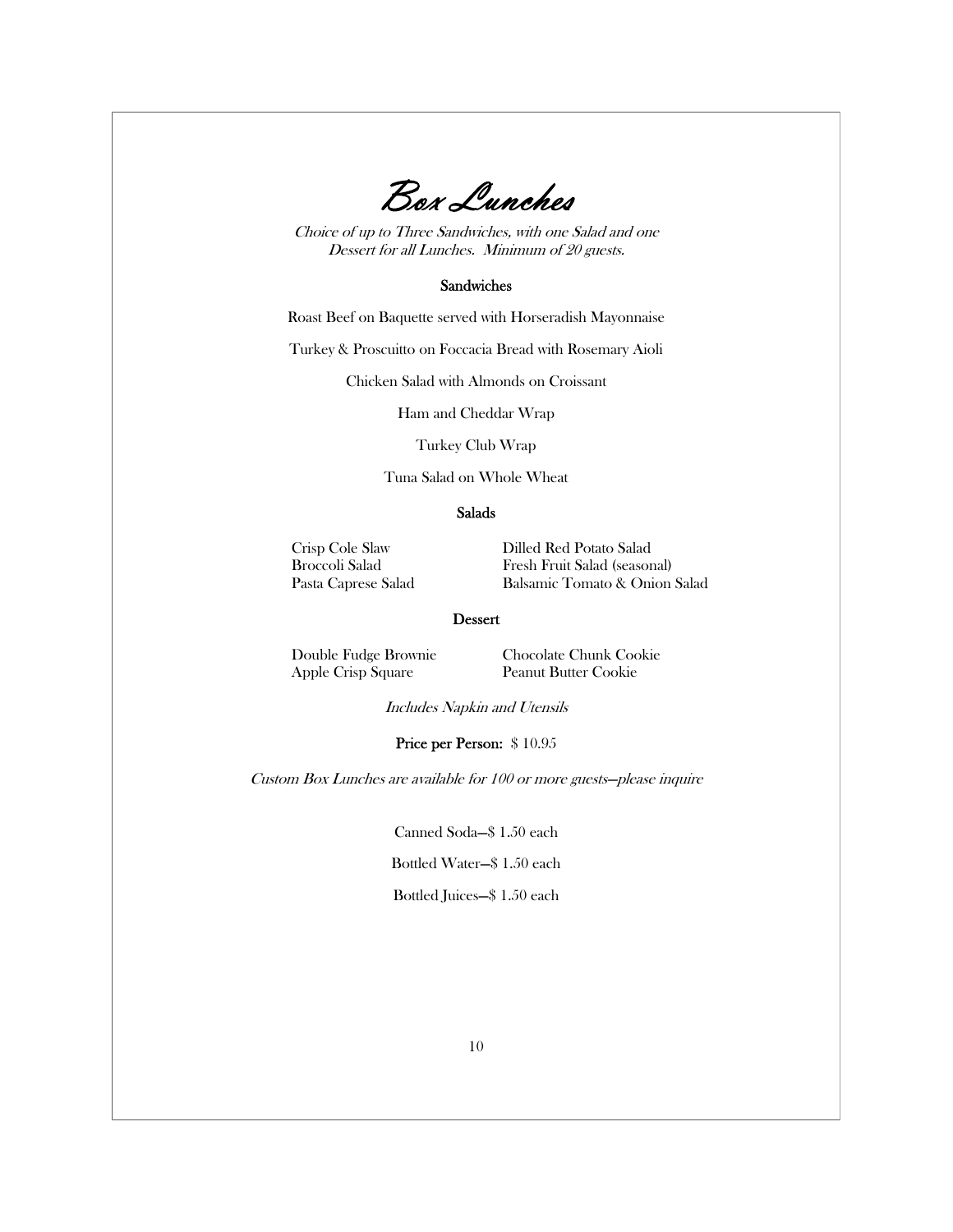Custom Culinary Creations

All Custom Menus are planned on an event basis. Considerations for entrée selection and pricing are: Location, number of guests, kitchen accommodations (if any), china, & style of service. We would be most happy to provide you with a proposal for your special event.

Appetizers

Wedding Soup Shrimp Bisque Angel Hair Pasta Nest Shrimp Cocktail Fresh Fruit Supreme Lobster Bisque Cream of Tomato Basil Garlic Shrimp Stuffed Portobello Jumbo Lump Crab Cake Tomato Bruschetta Crab Croquettes Leek & Goat Cheese Strudel Pan Seared Saku Tuna Lump Crabmeat Hoezel Sun Dried Tomato & Sausage filled Artichoke Heart

Salads

Mixed Field Greens, Red Pepper, Mushrooms, Tomatoes, Cabernet Sauvignon Vinaigrette

Mesculen Lettuce, Cherry Tomatoes, Shaved Carrots, Bacon, Citrus Vinaigrette

Romaine, Feta, Walnuts, Red Onions, and Black Olives, Raspberry Vinaigrette

Tossed Greens, Tomatoes, Cucumbers, and Red Onions Balsamic Vinaigrette

Classic Caesar with Parmesan Croutons

Baby Spinach, Bacon, Mushrooms, Grape Tomatoes

Spring Lettuces, Herbed Goat Cheese, Asparagus Spears, Cherry Tomatoes, Kalamata Olives, and Pine Nuts

Fresh Mozzarella, Roasted Tomatoes, Kalamata Olives and Long Stemmed Artichoke Hearts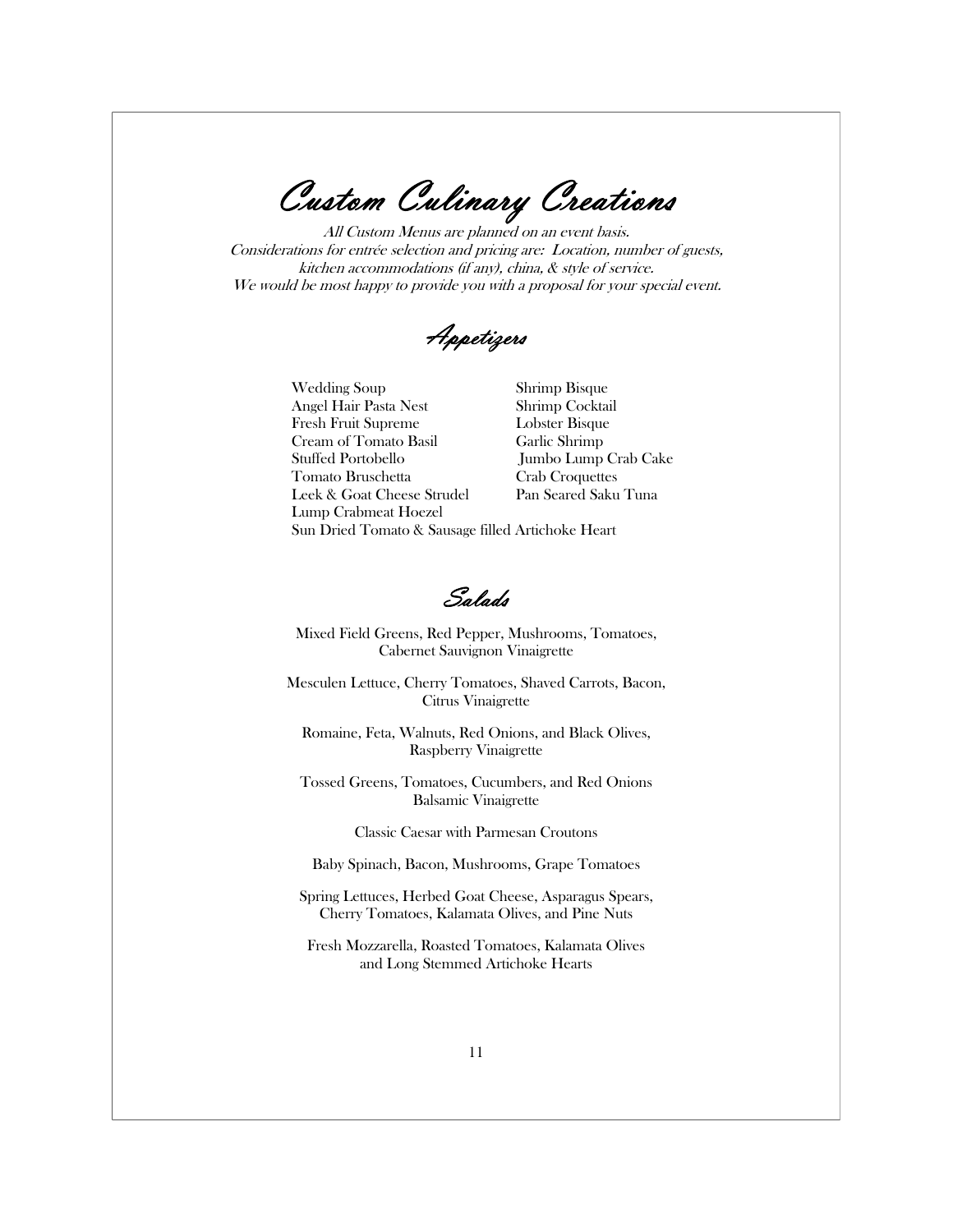Entrees

Chicken Wellington Chicken Maison Hazelnut Crusted Chicken Breast of Duck, Framboise Sauce Portobello & Proscuitto Stuffed Chicken Parmesan and Pesto Crusted Chicken Breast Pierre Breast of Chicken stuffed with Spinach, Pine Nuts and Feta Foccacia Crusted Chicken Breast Pierre Breast of Chicken with Crab and Scallop Stuffing Chicken Breast Florentine Chicken Romano Breast of Chicken stuffed Herb Bread Stuffing or Broccoli and Jack Stuffing

> Filet Mignon Strip Steak au Poivre Pan Roasted Veal Chop Tenderloin of Beef with Grilled Prawns Bourbon Sirloin Sherried Veal Medallions Sliced Top Round of Beef Roasted Pork Loin with Hunter Sauce Burgundy Sirloin with Red Wine Demi Glace Sliced Roasted Tenderloin of Beef, Peppercorn Sauce Prime Rib of Beef Sliced London Broil, Natural Sauce Petite Filet Mignon with Crab Cake Veal Oscar

Jumbo Lump Crab Cakes Saffron Scallops Gratin Salmon Filet Proscuitto wrapped Shrimp Skewers Balsamic Tuna Peppercorn Swordfish Parmesan Crusted Grouper Seafood Trio Orange Roughy Almandine Stuffed Flounder with Crabmeat Imperial Baked Scrod with Shrimp Scampi Supreme Sauce Sole Bruschetta Cod New England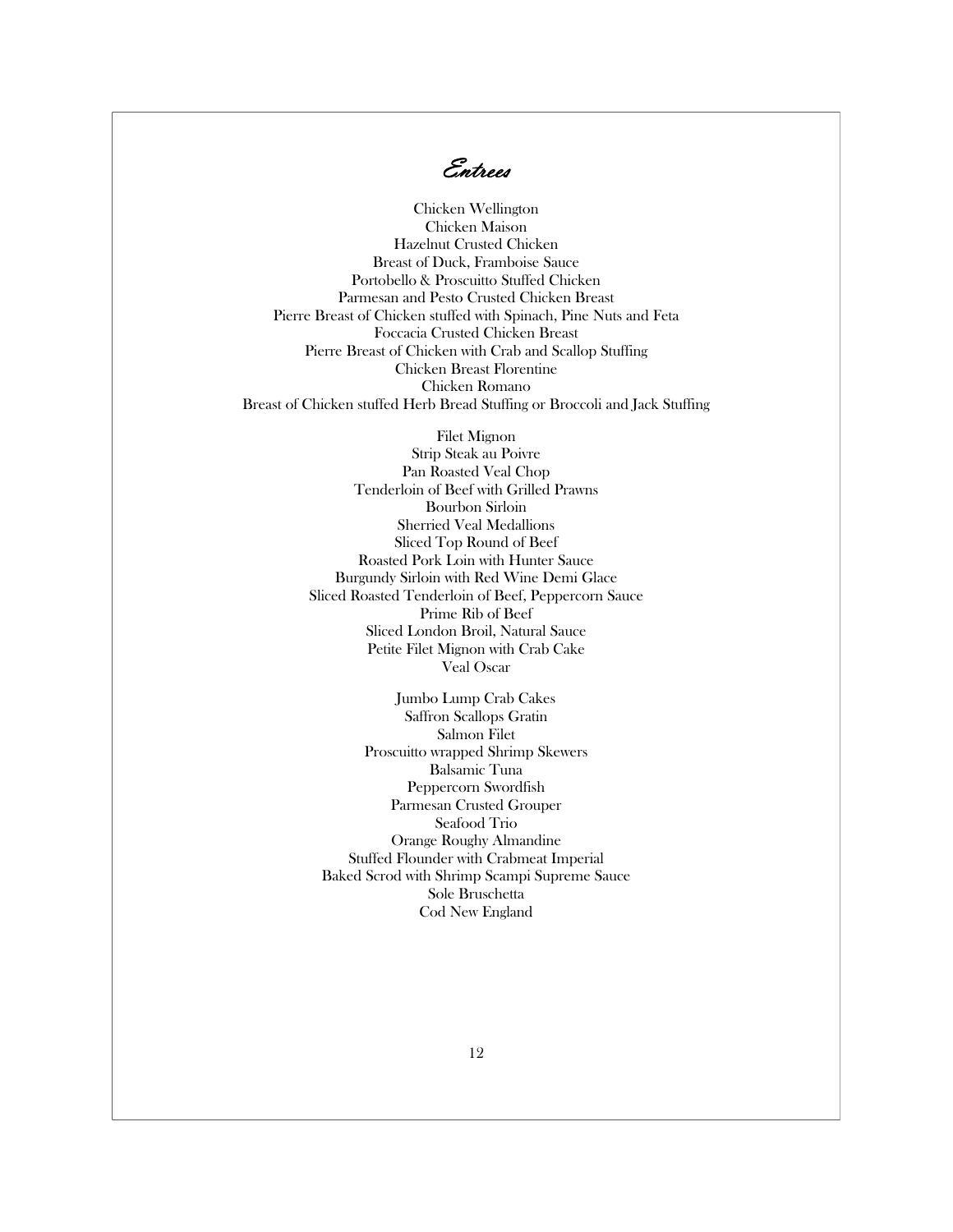Starch and Vegetables

Green Beans with Julienne Carrots Green Beans with Shallots Medley of Seasonal Vegetables Broccoli Florets with Almond Butter Honey Glazed Baby Carrots Roasted Winter Vegetables Balsamic Roasted Vegetables Sugar Snap Peas with Water Chestnuts Sno Peas with Julienne Carrots Broccoli, Cauliflower and Red Pepper Baby Carrots and Asparagus Grilled Asparagus

Rice Pilaf with Red Peppers and Scallions Twice Baked Potato Roasted Rosemary Red Potatoes Parslied Red Potatoes Parmesan and Garlic Crusted Potatoes Tomato Basil Pilaf Twin Stuffed Northeastern Potato Duchess Potato Pear Shaped Almond Crusted Potato Long Grain and Wild Rice with Mushrooms Cous Cous Rice Blend with Dried Cranberries and Slivered Almonds Risotto with Wild Mushrooms

Desserts

Crème Brule Cheesecake White Chocolate and Raspberry Cheesecake Strawberry Shortcake Rustic Apple Tart Bittersweet Chocolate Mousse Torte Tiramisu Mixed Berry Flan Petite Pastries Chocolate Dessert Cup with Assorted Fillings Dessert Cup with Zabione and Fresh Berries